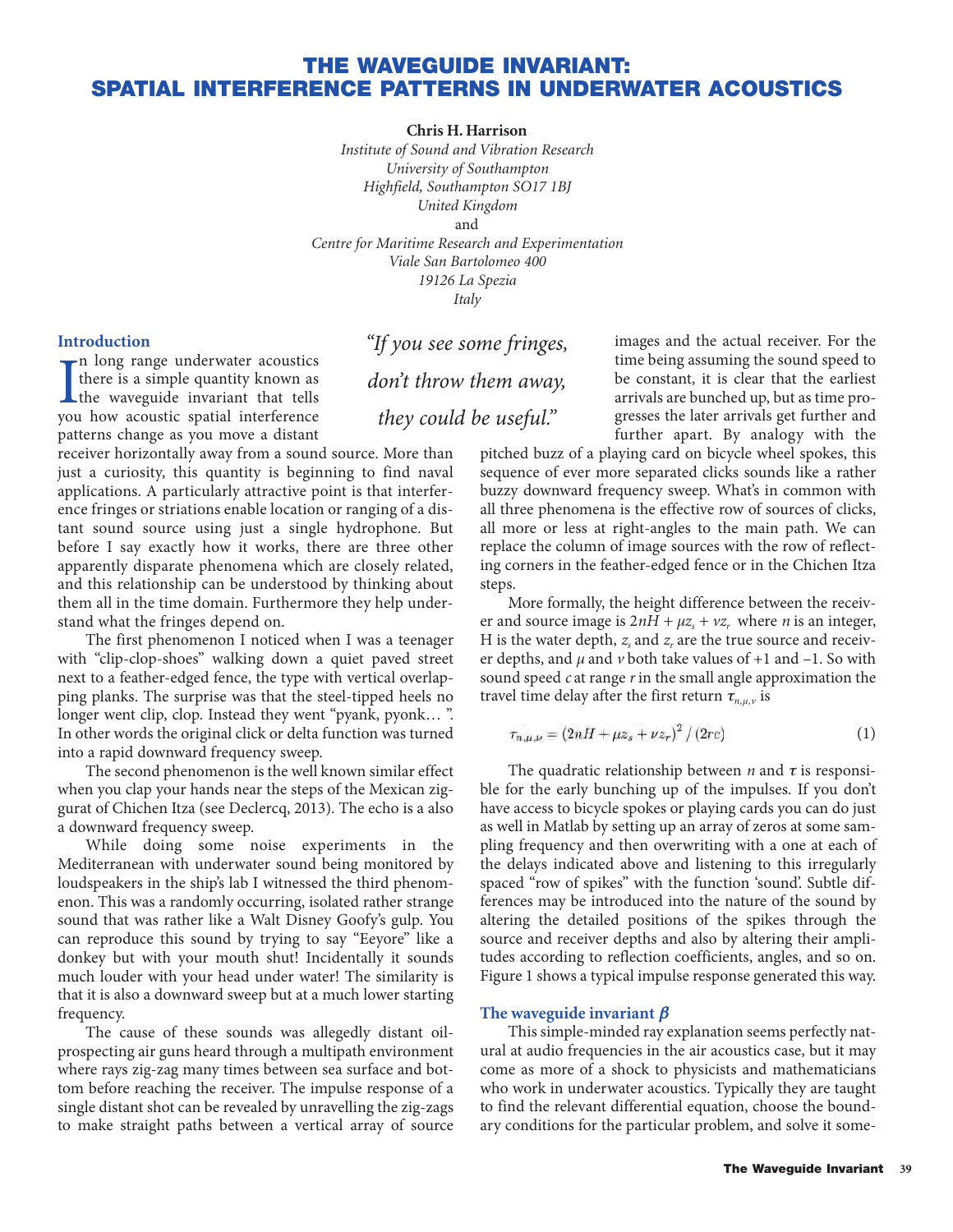

*Fig. 1. A typical impulse response in a duct with initially bunched up arrivals (left) spreading out on the right. The groups of four, two-up-two-down, correspond to up/down paths at source and receiver with almost the same ray angle.*

how. This will lead to the correct answer eventually but it may be much more heavy-going. Inevitably the solution is in the form of a Green's function in the frequency domain because that makes the differential equations easier to solve. Then in a ducted medium there are various choices of solution, for instance the Green's function can be expressed as a sum of vertical normal modes. However, if you want the impulse response, or to be precise, the waveform as a function of time, either you need to work out the group velocities for each mode then add the modes according to their arrivals, or you need to calculate the Green's function and modes for all frequencies and then Fourier transform them to time. As pointed out by David Weston (1971) there is a duality between rays and modes – if you include a large enough number of either rays or modes you will get the correct answer, but in any particular problem there may be a distinct computational advantage in choosing one or the other since a single ray is equivalent to many modes, and a single mode is equivalent to many rays. For instance, at low frequency and very long range there may be only a small number of modes but a very large number of rays [they may even be chaotic (Smith, et al, 1992)], so one would choose modes in that case.

The original work on the waveguide invariant (Chuprov, 1982) and most subsequent work (e.g. D'Spain and Kuperman, 1999; Brown, Beron-Vera, Rypina, and Udovydchenkov, 2005) took a frequency domain approach, using wave models of ducted sound propagation. The definition of the waveguide invariant, known as beta, in terms of angular frequency ω and range *r* is

$$
\beta = \frac{d\,\omega/dr}{\omega/r} \tag{2}
$$

which is also the slope of *d*(logω)/*d*(log*r*). It is a property of, above all, the sound speed profile, and if this remains constant then  $\beta$  is a constant, i.e. invariant.

Lloyd's mirror fringes have been the basis of passive ranging for some time, and more generally striations are of interest because they can be measured with a single hydrophone. In recent years  $\beta$  has been considered as part of the toolset in geoacoustic inversion (Heaney, 2004) and has been applied to the detection of targets and reverberation estimation (Goldhahn, et al., 2008) and active sonar (Quijano, et al., 2008). It has also been tied into such topics as time reversal focusing (Kim, et al., 2003) and beam processing (Yang, 2003).

# **The waveguide invariant in a constant velocity duct**

We can try to sweep away some of the mystique by using the impulse response crudely derived above but written more generally in Harrison (2011) and taking Fourier transforms. We can assume that at each *n* in Eq. (1), essentially each angle, the impulse has a slowly varying strength an determined by reflection coefficient, and so on, so the Fourier transform is

$$
F(\omega, r) = \int \sum_{\mu, \nu} \sum_{n} \delta(\tau - \tau_{n, \mu, \nu}) e^{i\omega \tau} d\tau
$$
  
= 
$$
\sum_{\mu, \nu} \sum_{n} a_n e^{i\omega \tau_{n, \mu, \nu}}
$$
 (3)

Although this is potentially a complicated function, by the time we have substituted for  $\tau_{n,\mu,\nu}$  using Eq. (1) we see that the exponent is explicitly a function of  $(\omega / r)$ , so no matter what its dependence on *n* is or its functional form it has only one shape as ω and *r* vary. At any given *r* there will be a fringe pattern in ω, but moving to a different value of *r* we find the same pattern but stretched in  $\omega$  in proportion to the increase in *r*. This automatically constructs a fringe pattern where the modulation takes a constant value along lines where  $\omega \propto r$ . In other words the condition for a fringe is that

$$
\frac{\omega}{r} = A = \text{constant} \tag{4}
$$

Taking logs and differentiating we find this obeys Eq. (2) with  $\beta = 1$ , as is well known for this isovelocity case. The result is an interference pattern that looks like that shown in Fig. 2.



*Fig. 2. An interference pattern ("striations") in water of 100m depth with constant sound speed. The waveguide invariant*  $\beta = 1$ *.*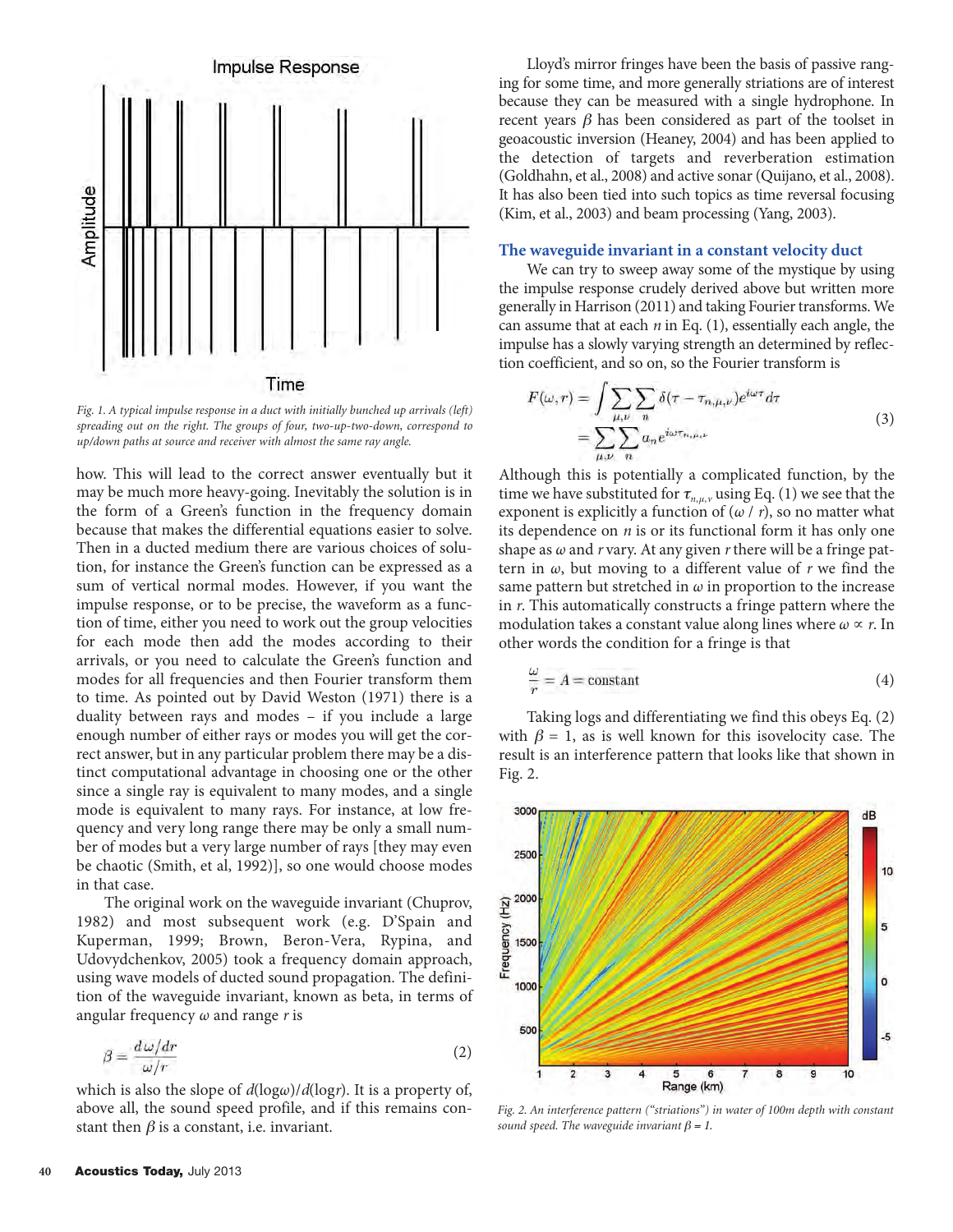#### **Why don't you see blobby interference patterns?**

Why does the interference pattern in underwater acoustics always consist of parallel fringes (or striations) instead of just featureless blobs? The glib answer is, well, we've just proved it. But why? Think of other interference patterns such as directional gravity waves on the sea or normal modes on a drumskin or a bell – these often have features that, though not necessarily randomly blobby, are certainly not composed of parallel lines. In the *ideal* underwater case the source images are not just anywhere in the vertical plane, as they might be in room acoustics, but instead they form a relatively concentrated vertical array or grating subtending quite a small angle at the receiver. Therefore the streakiness of the fringes is just a manifestation of the diffraction pattern of a distant grating. On the other hand, suppose this were not an ideal case, for instance the sound speed might change spatially (or temporally) in an erratic manner, or there might be rough or wavy boundaries. Then the pattern is likely to break up, i.e. smooth out or tend to blobbiness. Perhaps this absence of a fringe pattern might also be a useful tool. The effects of internal waves on the stability of striation patterns has been studied by Rouseff (2001).

#### **Some useful relationships**

There are many other refracting sound speed profiles for which beta can be calculated analytically (see Harrison, 2011). To calculate them using this time domain approach we can make use of some rather surprising general relationships between modal quantities and ray quantities. In a sense these are all different interpretations of the same quantity *T*.

$$
T = \frac{2}{\omega} \int \left[ k(z)^2 - K^2 \right]^{1/2} dz = \left( n - \frac{1}{2} \right) \frac{2\pi}{\omega}
$$
  
= 
$$
2 \int \frac{\sin \theta(z)}{c(z)} dz = t_c - \frac{r_c K}{\omega} = r_c \left( \frac{1}{U} - \frac{1}{V} \right)
$$
 (5)

Going through this term by term, the quantity *T* was referred to by Weston (1959) as a "characteristic" time. The normal modes propagate with horizontal wavenumber *K* and the modes themselves are solutions to the vertical Helmholtz equation with a vertical wavelength  $[k(z)^2 - k^2]^{1/2}$ , and the WKB solution is a good approximation to the mode shape.

The second term is known as the "WKB phase integral", the phase across the waveguide (multiplied by a factor  $2/\omega$ ), and the third term is the condition that these modes fit into the waveguide, the integer *n* being the mode number – essentially a vertical resonance phenomenon. The characteristic time *T* is then the time equivalent of this phase.

Since locally the ray angle is given by  $\cos\theta = k/K$  the second term can also be written as the fourth in terms of angle and sound speed. This quantity can be thought of as a *ray invariant* – it is useful for determining ray paths as they progress in range-dependent media, for instance if the water becomes shallower then the rays must become steeper in more or less the same proportion.

In a stratified or range-independent medium a ray starting at a particular angle cycles back and forth between upper

and lower extrema, which may be refraction turning points or surface or bottom reflections, and it obeys Snell's law, which is equivalent to the horizontal wavenumber *K* being independent of depth. By considering the travel time along ray elements between extrema one arrives at the fifth term which relates *T* to the horizontal length of one complete ray cycle  $r_c$  and the corresponding travel time  $t_c$ . Noting that the group velocity *U* is just  $r_c / t_c$  since this is the speed that information travels along the waveguide, and the phase velocity *V* is by definition  $\omega / K$ , we arrive at the last term (Harrison, 2012). This can be thought of as  $r_c$  times the difference between the group slowness and the phase slowness.

# **The waveguide invariant in a refracting duct**

We can extend the argument that led to Eq. (4) to cover refracting environments. Equation (3) is still valid but the time delay  $\tau_n$  is more complicated and it may even decrease with *n* (since the steeper rays tend to propagate mainly through the faster layers). To see fringes at all (i.e. sets of parallel lines rather than blobs) it must be possible to write  $\tau_n$  as the product of a function of range only and a function of all the other parameters (e.g.  $n$ ,  $H$ ,  $z<sub>s</sub>$  etc.). In other words in the exponent of Eq. (3) the range dependence must be separable. This ensures that in going from one range to the next the fringes may shrink or stretch slightly but always retain their shape. That property forms the striation pattern, and without it there can be no fringes.

The image arrival delay can be written in terms of  $(t_c - t)$  $r_cK/\omega$ ) (which by coincidence is the "characteristic" time *T*) as

$$
\tau_n = n \left( t_c - \frac{r_c K}{\omega} \right) \tag{6}
$$

having dropped the source/receiver subscripts since we're interested only in the separation of the groups of four images. Although the right hand side is of the form  $n G(r_c)$  this alone (in combination with  $r = n \times r_c$ ) does not ensure that delay is a separable function of range *r*. The only function *G* that allows separation is  $G(r_c) = g(r_c)^q$  (where *g* and *q* are constants), since  $G(r_c) = G(r/n) = g r^n \times n^{-q}$ . So to see fringes we *must* have

$$
\left(t_c - \frac{r_c K}{\omega}\right) r_c^{-q} = g \tag{7}
$$

*and* the exponent in Eq. (3) must be  $i\omega r^q \times (n^{(1-q)}g)$ . By taking logs of the latter and differentiating we find behaviour exactly as in Eq. (2) with  $\beta = -q$ . Doing the same to Eq. (7) we find a relation for  $\beta$  in terms of ray cycle distance and travel time

$$
\beta = -\frac{\partial \ln \left( t_c - \frac{r_c K}{\omega} \right)}{\partial \ln(r_c)} = \frac{r_c^2 (dr_c/dK)^{-1}}{(\omega t_c - r_c K)}\tag{8}
$$

It is now straightforward to plug in any sound speed profile, calculate  $r_c$ ,  $t_c$ , *K* and calculate  $\beta$ , but straightaway we can see that the sign of  $\beta$  just depends on the dependence of cycle distance on angle. If cycle distance increases with angle  $\beta$  is negative, and vice versa.

#### **Refracting examples**

Using a standard propagation model (ORCA) run at many frequencies it is straightforward to see the interference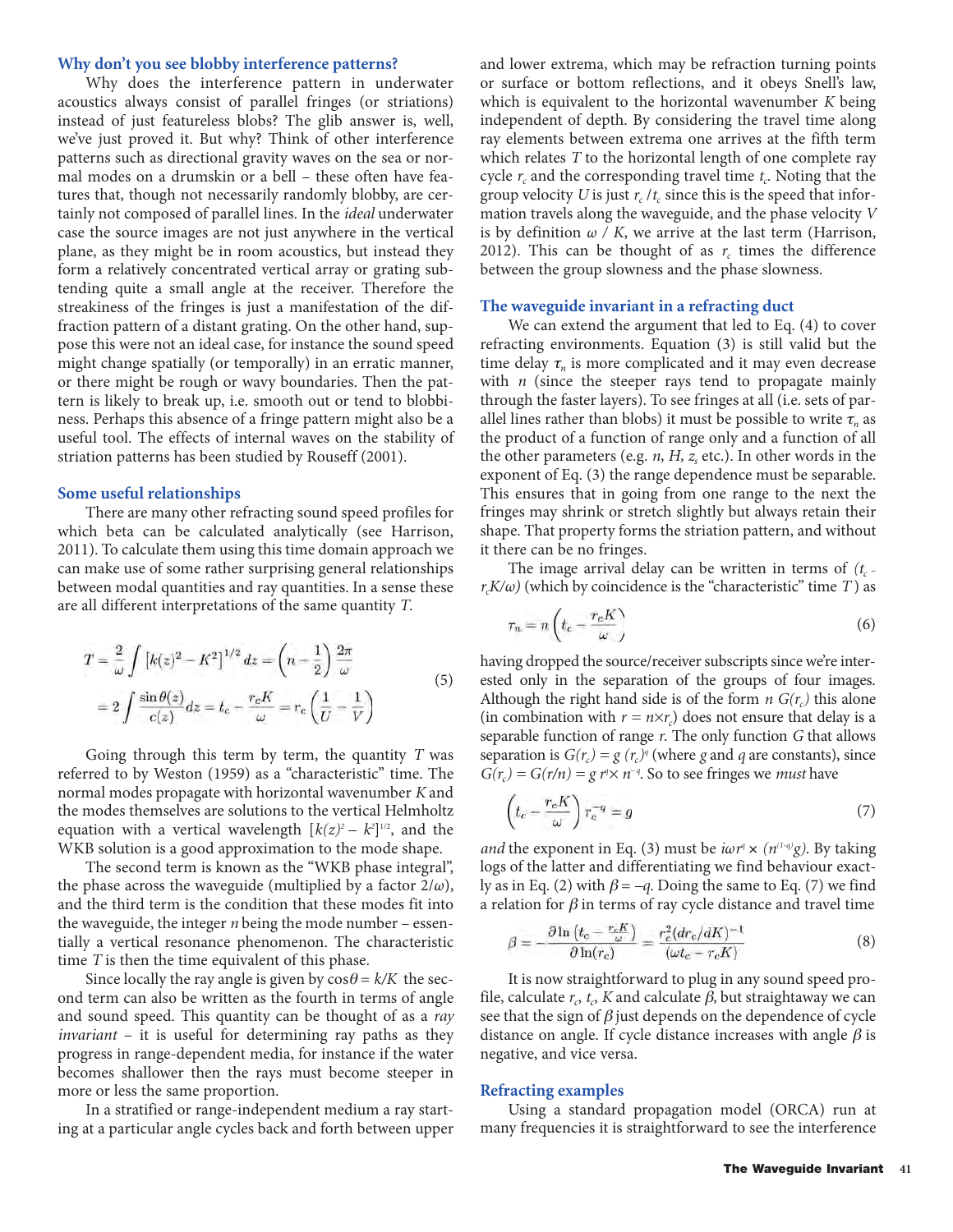

*Fig. 3. An interference pattern with a uniform upward refracting profile in water of 100m depth. The waveguide invariant*  $\beta$  = -3, and the striations bend in the oppo*site direction from those in Fig. 1.*

fringes regardless of their shape. Figure 3 shows an example for the uniform sound speed gradient case where  $a$  and  $c<sub>o</sub>$  are constants

$$
c(z) = c_o(1 + az) \tag{9}
$$

Using standard analytical techniques the cycle time and distance formulas are

$$
t_c = \frac{2}{ac_o} \sinh^{-1}(\tan \theta_o) \tag{10}
$$

and

$$
r_c = \frac{2}{a} \tan \theta_c \tag{11}
$$

where  $\theta_o$  is measured at the low sound speed boundary. Here  $\beta$  = -3 and the fringes can be seen to tilt in the opposite direction to those in Fig. 1.

Another important case is the "cosh" profile

 $c = c_o \cosh az$ (12)

which results in perfect, repeated focusing with

$$
t_c = \frac{\pi}{ac_o} \tag{13}
$$

and

$$
r_c = \frac{\pi}{a} \tag{14}
$$

By definition these perfect focuses mean that the cycle distance is independent of angle. In the context of interference fringes it sits on the dividing line between positive and negative values of  $\beta$ , and it is pathological since  $\beta$  is infinite, and the fringes, as shown in Fig. 4, are vertical, i.e. independent of frequency. Superimposed on this plot is a ray diagram showing the repeated upper and lower focus points. The hor-



*Fig. 4. Vertical fringes for the cosh profile where there is perfect focusing (as shown by the superimposed ray trace) which results in the ray cycle distance being independent of angle so that*  $\beta = \infty$ *. A raytrace is superimposed (blue).* 

izontal dashed line shows the depth of the receiver used in the main plot.

Finally there is an interesting case of a parametrised profile that can display more or less all the properties of the others by altering a single parameter *p*.

$$
c^2 = c_o^2 \left[ 1 + (az)^p \right] \tag{15}
$$

(Actually, a very similar solution is also available for  $c^2(z) =$  $c_o^2/(1-(az)$ <sup>p</sup>).) This can be imagined as a one-sided function with  $0 < z < \infty$ , in which case  $z = 0$  represents a reflecting surface, or alternatively it can be imagined as a fully refracting, two-sided function with –  $\infty < z < \infty$ . Now the analytical solution for  $\beta$  is

$$
\beta = \frac{p+2}{p-2} \tag{16}
$$



*Fig.* 5. Normalised sound speed profiles  $c^2 = c_0^2(1+(az)^p)$  for various values of the *parameter* p *for which solutions are available. These can be regarded as one-sided functions (with zero depth representing a reflecting surface), or alternatively as fully refracting two-sided functions.*